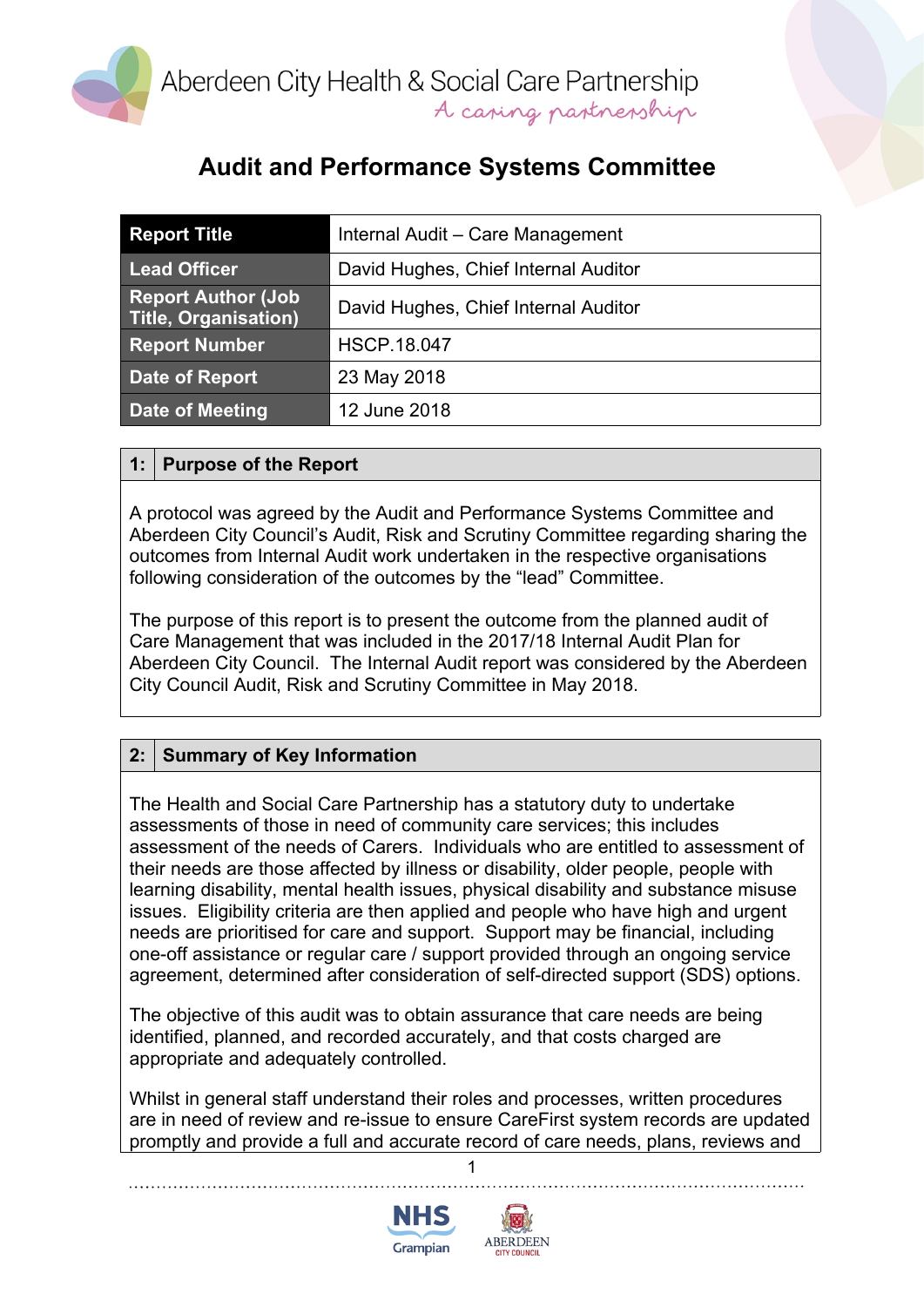Aberdeen City Health & Social Care Partnership A casing partnership

## **Audit and Performance Systems Committee**

planned costs. The Service has agreed to review procedures to ensure they are clarified, including a review of delegated authorisation levels and the circumstances in which segregation of duties is required, and determining how care reviews can be more consistently documented. Existing procedures for recording and evidencing the use of one-off financial assistance will also be reiterated to staff, as practice in this area varies.

There are regular payments for care which are being processed outwith the CareFirst system. In some instances there is no record of the particular care which has been paid for on the system, and payments have been authorised retrospectively. Although there is evidence that this care was required, without a CareFirst service agreement there is effectively no purchase order for these services, which is a breach of Financial Regulations. In other instances payments had not been matched against existing CareFirst records, resulting in a duplicate payment in one case. The Service has agreed to review non-CareFirst payments to determine where these should have a CareFirst record.

SDS Option 2 payments to a third party (currently only the Council) to manage on behalf of a service user are not currently recorded on CareFirst. Although there are processes for obtaining approval for payments, and a tracker system to monitor payments to the third party, important elements of the process including: development and application of indicative budgets on the system, and monitoring variations in the use of funds to ensure they remain within the allocated budget over a specified period, have still to be developed before this can be set up. The SDS Programme Board will determine an action plan for implementation.

The Service maintains and leases out a small portfolio of residential property. This is currently under review in conjunction with Housing to determine the most appropriate arrangements for its management.

#### **3: Equalities, Financial, Workforce and Other Implications**

**Equalities –** An equality impact assessment is not required because the reason for this report is for Committee to discuss, review and comment on the contents of an Internal Audit report and there will be no differential impact, as a result of this report, on people with protected characteristics.

**Financial** – There are no financial implications arising directly from this report.

2

**Workforce –** There are no workforce implications arising directly from this report.